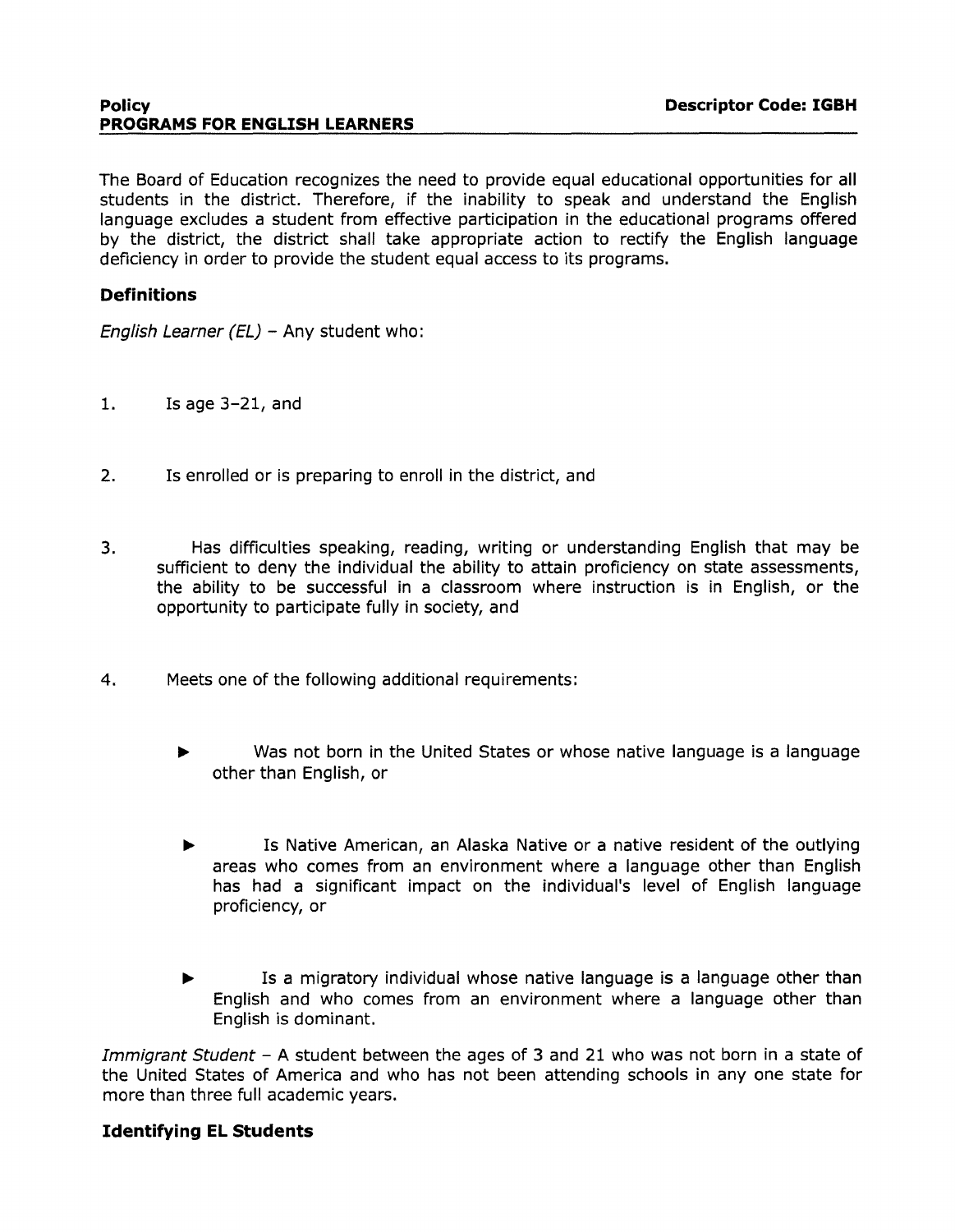The district will screen for EL students by administering the Language Use Survey (LUS) created by the Missouri Department of Elementary and Secondary Education (DESE) to all enrolling students. The LUS will be administered in a language the parent/guardian understands using translation or interpretation. This survey may be incorporated into district enrollment forms provided to all students.

Students whose LUS indicates a language other than English and possible language barriers will be referred to the superintendent or designee for additional screening using the DESEadopted screening tool for determining the level of English language proficiency. The screening results will be used to identify students eligible for EL services and assist in a program placement that meets the students' needs. The district will make every effort to complete the screening process within 30 days of the first day of school or, for students who enroll after the first day, within 30 days of the student's enrollment.

The completed LUS and all other screening results will be retained in the student's permanent record.

## **Placement of EL Students**

Students will be placed in a language instruction educational program (LIEP) based on their current level of English proficiency and in accordance with the standards established by DESE. The district's program is designed to increase English proficiency and academic achievement. Students in these programs will be held to the same academic achievement standards established for all students. If the district offers more than one type of LIEP, students will be placed in an LIEP that is in their best educational interest.

Students will transition out of an LIEP only after meeting state-established exit standards.

## **Parental Information**

The district will, through parental involvement and outreach activities, provide parents/guardians of English learners with information about how the parents/guardians can be active participants in helping their students learn English, achieve at high levels in core academic subjects and meet state-established learning standards.

The parents/guardians of each student identified as an EL student will be informed of:

- 1. The reasons for identifying their student as an English learner in need of placement in the district's LIEP.
- 2. The student's level of English proficiency in reading, writing, speaking and listening; how that level was assessed; and the status of the student's academic achievement.
- 3. The method of instruction that will be used in the program the student is or will be participating in and the methods of instruction used in available alternative programs, including how such programs differ in content, instructional goals and the use of English and a native language in instruction.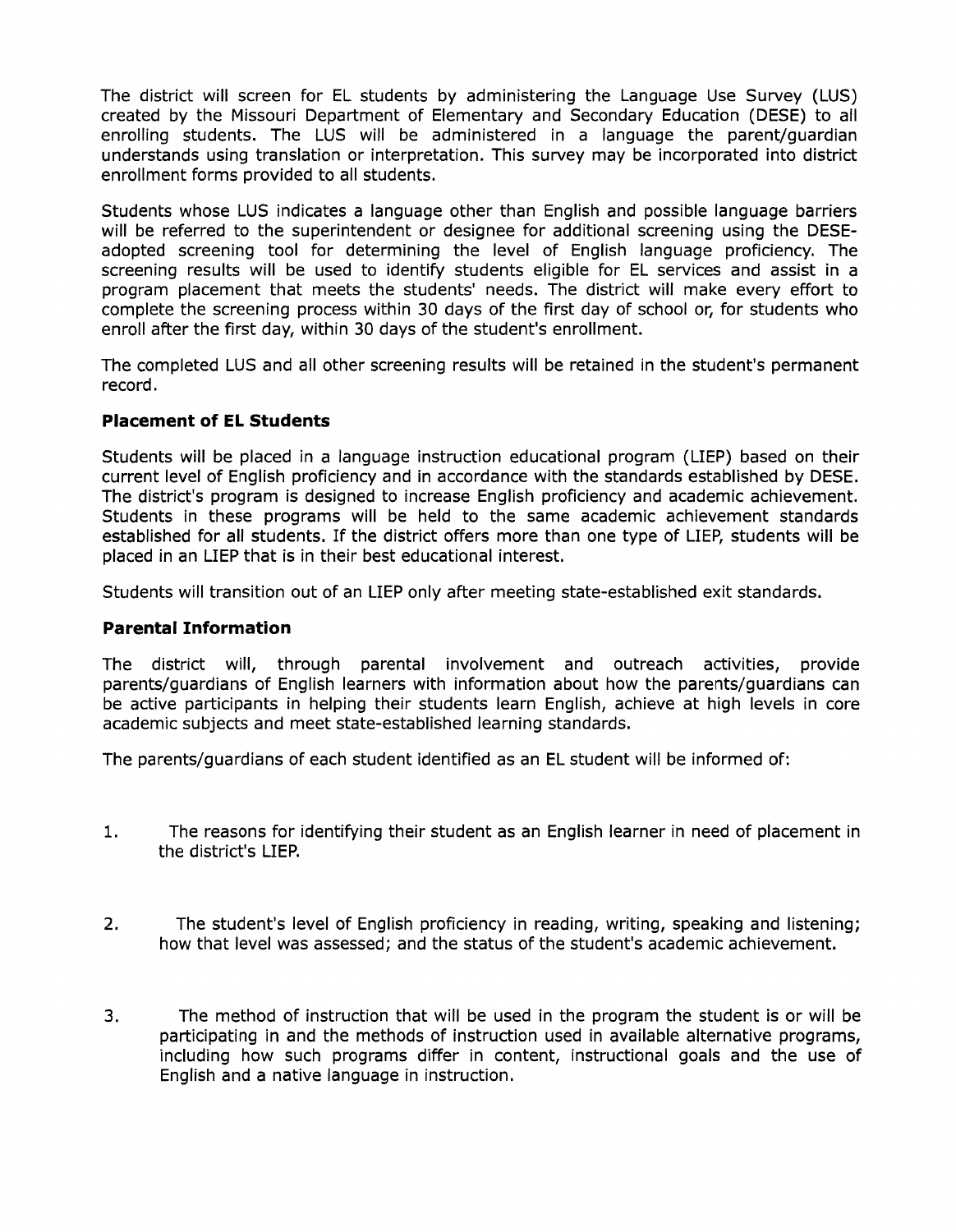- 4. How the program will meet the educational strengths and needs of the student.
- 5. How the program will help the student learn English and meet age-appropriate academic achievement standards for grade promotion and graduation.
- 6. The specific exit requirements of the program, including expected rate of transition from such programs into classrooms that are not tailored for EL students.
- 7. The expected rate of graduation from high school, including four-year and extendedyear adjusted cohort graduation rates for the program if Title III funding is used in high schools.
- 8. If the student has an individualized education program (IEP), how the LIEP will meet the student's IEP objectives.

### **Parental Rights**

Parents/Guardians will be notified within 30 days after the opening of school enrollment if their student is identified for participation in or is participating in an LIEP. For those students who were not identified as EL prior to the beginning of the school year, but are identified during the school year, such notice shall be provided within two weeks of the student being placed in an LIEP.

Parents/Guardians of EL students have the right to decline the placement of their student in an LIEP, choose an LIEP other than the one recommended by the district (if other programs are offered by the district) or have their student immediately removed from an LIEP upon their request.

Parents/Guardians may opt their student out of the district's LIEP by contacting the EL coordinator and attending a meeting with the coordinator or his or her designee, and one or more LIEP instructors to discuss the results of the student's screening assessment and information about the LIEP. Parents/Guardians who decline language instruction will be asked to sign a waiver exempting their student from instruction. Students removed from the district's LIEP will continue to receive language supports in the regular classroom, and the district will continue to monitor the student's progress toward English proficiency. Parents/Guardians may not refuse regular classroom supports and may not opt their students out of statewide assessments to determine English proficiency.

A written copy of these rights, which may be a copy of this policy, will be provided to parents/guardians of EL students and, to the extent practicable, will be provided in a language the parents/guardians understand.

#### **Parental Notification**

Pursuant to federal law, if the district's English language program fails to make progress on annual measurable achievement objectives, the district will notify parents/guardians of students participating in the district's program. Such notice shall be provided within 30 days after the district learns of the failure.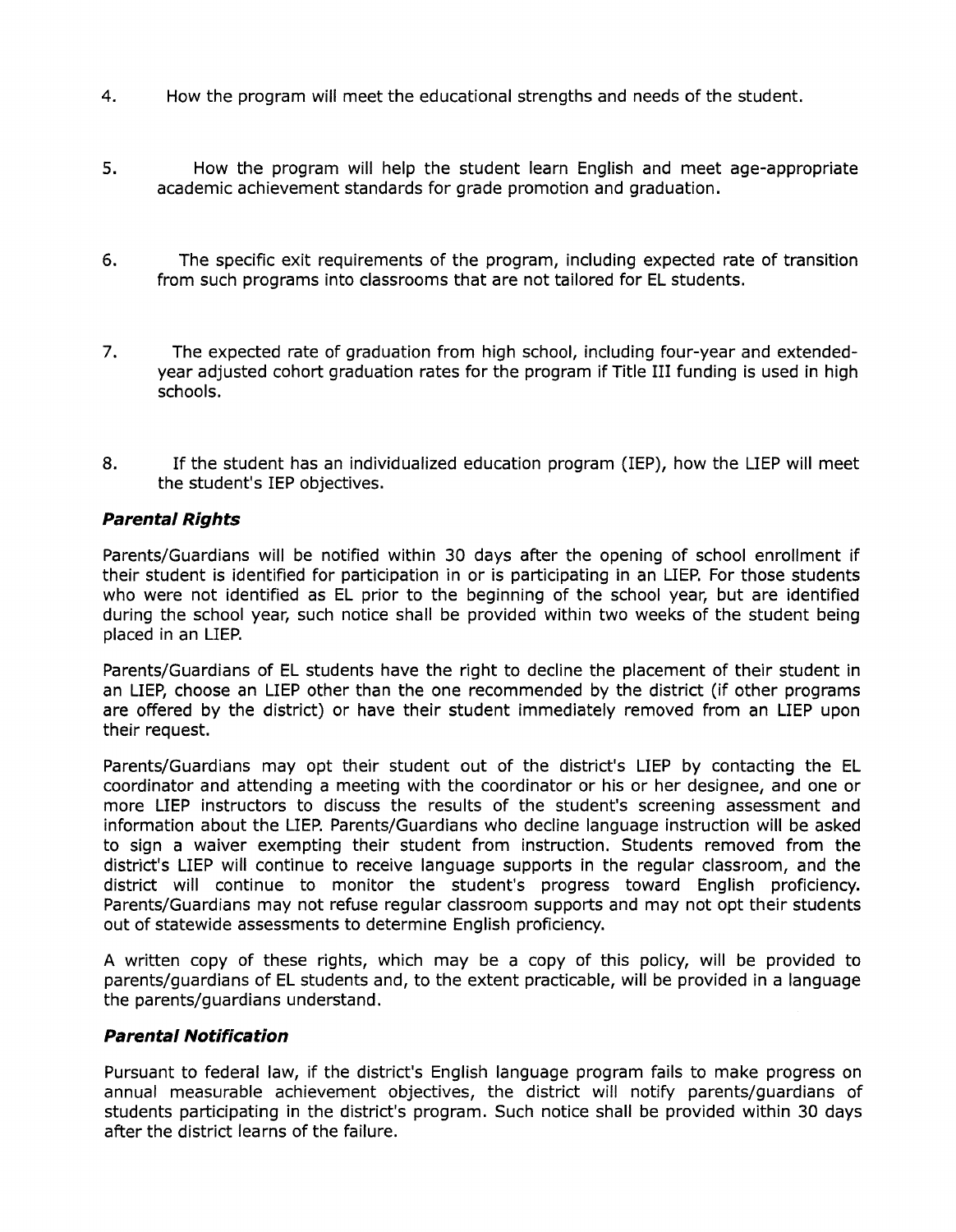## **EL Coordinator**

The designated EL coordinator shall have the following duties:

- 1. Provide parents/guardians with notice of and information regarding the LIEP as required by law.
- 2. Ensure that any student whose LUS indicates a language other than English will be further screened and assessed for English proficiency using the state-provided instruments.
- 3. Determine the appropriate instructional environment for EL students.
- 4. Maintain records relating to the LIEP and prepare reports for submission to DESE.
- 5. Reach out regularly to parents/guardians of EL students, assist them in becoming active participants in their students' learning, and provide information about the district's parent and family involvement and engagement activities.
- 6. Evaluate the effectiveness of the LIEP and make recommendations for revisions.
- 7. Coordinate with Assessment, Intervention and Data department on the preparation of reports on immigrant students for submission as required by DESE.

# **LIEP Staff**

Teachers and paraprofessionals working in the district's LIEP will have all required state and federal certifications and other qualifications required by law. In addition, teachers and paraprofessionals providing services to English learners will be comparable in terms of education, experience and effectiveness to teachers and paraprofessionals who are providing services to students who are not English learners.

## **Assessment**

In addition to other required assessments, the district will annually assess the English proficiency of EL students in accordance with state and federal law and the district's assessment policy.

# **Nonpublic Participation**

The district will consult with representatives of nonpublic schools as required by federal law.

\*\*\*\*\*\*\*